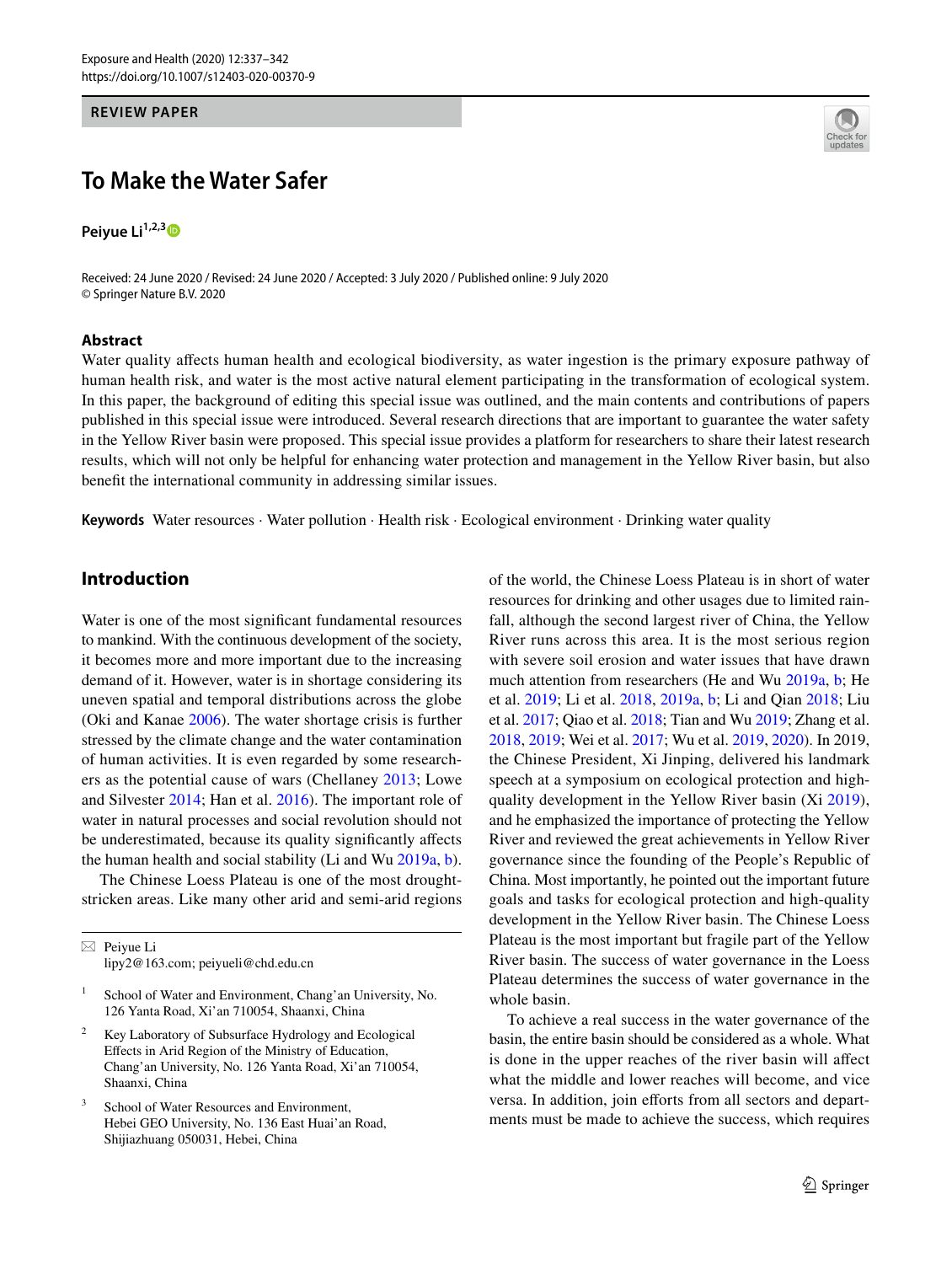collaboration not only from domestic researchers and policy makers, but also from international communities. To fully recognize the progress of water governance and environmental protection in the past several decades, the International Symposium on Soil and Water Resources and Ecology in the Loess Plateau was held in Xi'an, China from November 1 to 3, 2019. This conference attracted around 100 delegates who are active researchers and professors from the USA, Canada, South Africa, India and China to share their latest research achievements and illuminating thoughts (Fig. [1\)](#page-1-0). More than 60 abstracts and full manuscripts were received before the conference, and they were peer reviewed. Select submissions on water quality and public health were recommended for inclusion in this special issue.

## **Papers in this Special Issue**

This issue includes 7 research papers and 2 review papers. The topic of these papers varies from local and regional water contamination and temporal water quality changes to health effects quantification and hydrogeochemical characterization. According to the word cloud generated using the paper titles and abstracts (Fig. [2\)](#page-2-0), the most frequently used word is groundwater, and followed by water, risk, health, Cr6+, quality, study area, China, samples and carcinogenic. These frequently used terms refect the topics reported in the special issue. The main fndings and contributions of these papers are outlined below.

Seeking an efficient approach for risk assessment and decision-making is vital, as the processes of risk assessment and decision-making have great uncertainty. Set pair analysis (SPA) is a novel method of describing and dealing with the uncertainties using the connection number. This approach, which was proposed 30 years ago, has been widely used in earth and environmental sciences, and is becoming more and more important in decision-making for environmental protection, risk evaluation, and disaster prediction. The review paper by Su et al. ([2020a\)](#page-5-16) briefy introduced the basic concept of SPA, and then reviewed the development and application of SPA in several disciplinary branches of earth and environmental sciences including engineering geology, hydrology and water resources, meteorology, climatology, and atmospheric environmental science, ecology, and agriculture. The challenges and future prospects of SPA application in earth and environmental sciences were further discussed. The merits of this review paper are that (1) it comprehensively summarized the status of SPA development and its application in diferent disciplines of earth and environmental sciences, enabling readers to gain a full picture of SPA advantages, and (2) it proposed the future development directions of SPA based on the analysis of challenges that it faces.

The review paper by He et al. [\(2020\)](#page-4-6) summarized the distribution and hydrochemical characteristics of higharsenic and high-fuoride groundwater in China. The distribution of arsenicosis and fuorosis corresponding to the high-arsenic and high-fuoride groundwater was delineated. Wide distribution of high-arsenic and high-fuoride groundwater contributed to occurrence of arsenicosis and fuorosis in more than half of the provinces/autonomous regions in China. The review paper also reviewed the efective and efficient measures for arsenicosis and fluorosis management including techniques for arsenic and fuoride removal

黄土高原水土资源与生态环境国际学术研讨会 nternational Symposium on Soil and Water Resources and Ecology in the Loess Plateau

<span id="page-1-0"></span>**Fig. 1** Opening ceremony of the conference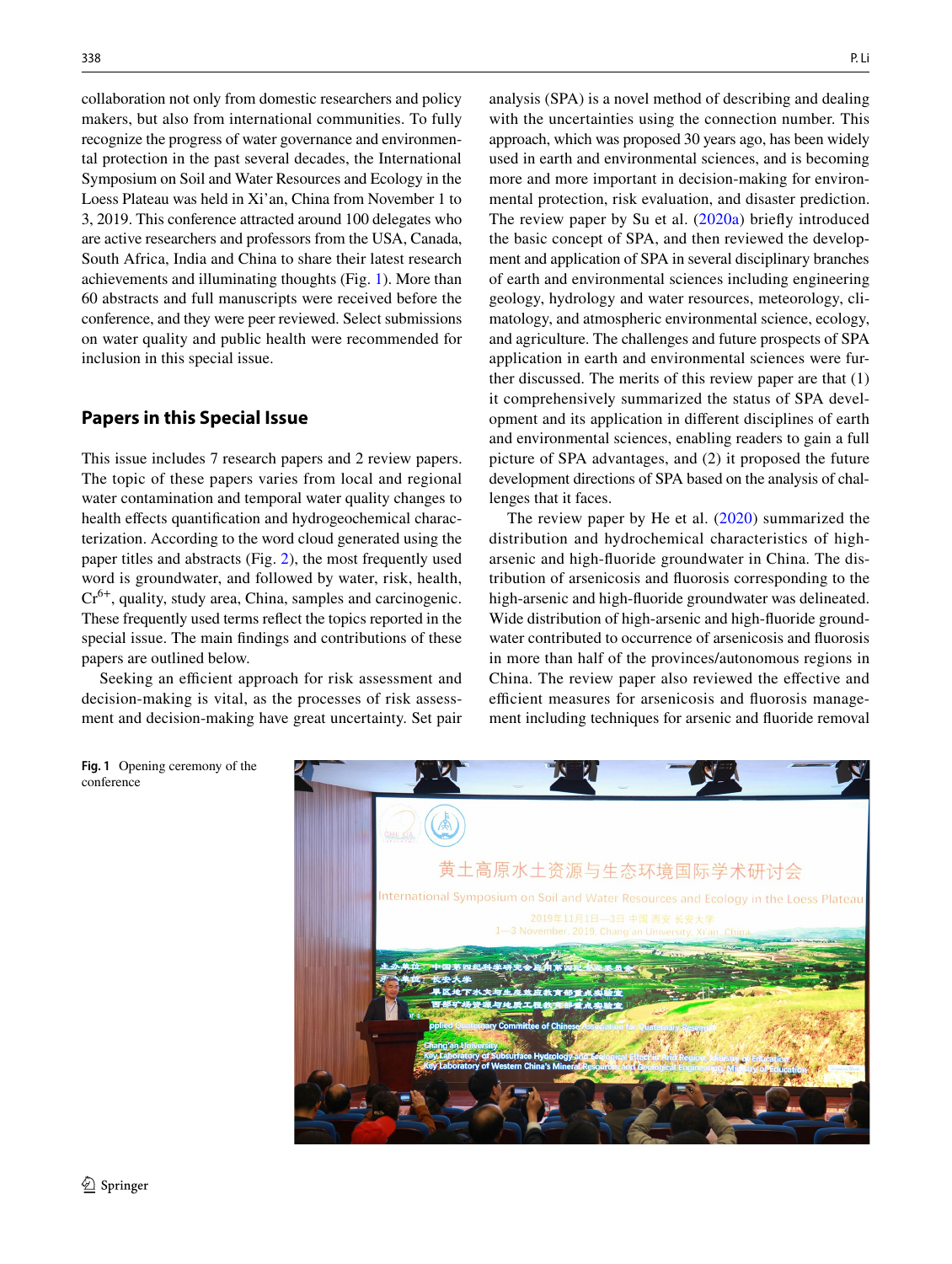<span id="page-2-0"></span>**Fig. 2** Word cloud generated using the paper titles and abstracts in this special issue from [https://www.wordclouds](https://www.wordclouds.com/) [.com/](https://www.wordclouds.com/)



from drinking water, engineering measures for source water quality improvement, and conjunctive use of multiple water sources. Most importantly, this review paper helps people to recognize the situation of high-arsenic and high-fuoride groundwater and associated arsenicosis and fuorosis in China, and thus enables policy makers to implement more effective and efficient measures to reduce the health risk induced from drinking high-arsenic and high-fuoride groundwater.

Similar to fuoride, iodine is also an essential element for human health but becomes toxic in high intake dosage. In the research paper, Duan et al. ([2020](#page-4-7)), taking the Wei River basin as a case study area, investigated the groundwater iodine level and its spatial distribution, and analyzed the hydrochemical characteristics and factors afecting the iodine concentration in groundwater. They used a parabolic equation to describe the relationship of iodine content in groundwater and iodine-disease prevalence in diferent subsystems of the basin. They concluded that shallow groundwater evaporation–concentration, enriched organic matter biodegradation, competitive adsorption of  $HCO_3^-$  and  $I^-,$ and stagnant groundwater flow are responsible for highiodine groundwater in the basin.

Trace metals are common contaminants in surface water and groundwater, and they are often toxic to human health due to their bioaccumulation efects. In this special issue, three papers reported trace metal pollution in water. The research paper by He and Li  $(2020)$  focused at  $Cr^{6+}$  contamination in surface water in the middle of Chinese Loess Plateau. The Cr<sup>6+</sup> concentrations in spring water, Quaternary phreatic water, and soil and rock samples were also analyzed for comparison purpose. The potential sources of  $Cr^{6+}$  were discussed in details and the potential human health risks were assessed to quantify the non-carcinogenic and carcinogenic effects of  $Cr^{6+}$  on human body. They found that the high Cr content in soil and rock is the primary source of  $Cr^{6+}$  in the surface water, whereas groundwater which contains high  $Cr^{6+}$  concentration is the secondary source. The research paper by Mthembu et al. ([2020](#page-5-17)) took the Maputaland coastal aquifer in South Africa as a case study, and evaluated the hydrogeochemical processes and heavy metal contamination in the groundwater in this aquifer using geostatistical and GIS methods. They performed the health risk quantifcation, too. They reported heavy metal pollution of Zn, Pb, Al and Fe, which induced health risks to local community. The research paper by Zhou et al. ([2020](#page-5-18)) emphasized the metal-species-weight human health risk assessment of  $Cr<sup>6+</sup>$ , in addition to the distribution and source of carcinogenic and non-carcinogenic pollutants. Their research indicated that the most important chemical species of  $Cr^{6+}$  is  $CrO<sub>4</sub><sup>2–</sup>$ , which is the primary contributor to the carcinogenic risk, followed by  $CaCrO_4(aq)$  and  $HCrO_4^-$ .

Water shortage crisis in arid regions will inevitably cause extensive groundwater abstraction from aquifers, and this will result in groundwater depression cones. The formation of the groundwater depression cones will affect the groundwater circulation and groundwater quality changes. In the research paper by Su et al. ([2020b\)](#page-5-19), the authors revealed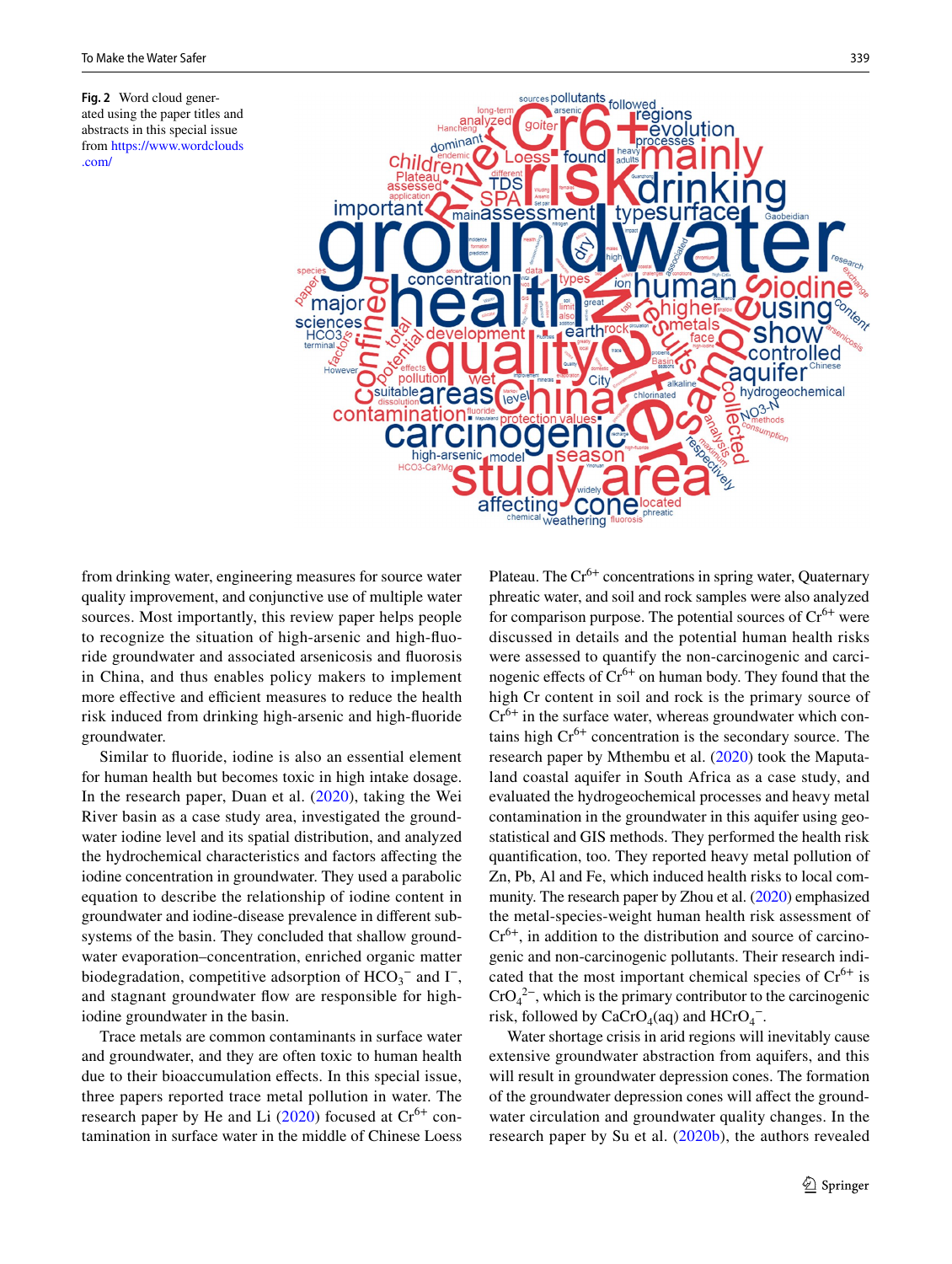the temporal changes of groundwater quality and the affecting factors. They believed that the change in groundwater circulation pattern due to overexploitation is a vital factor afecting the groundwater quality. The authors also proposed a Grey Markov prediction model which incorporated the GM(1,1) model and the Markov chain theory and applied it in the prediction of groundwater salinity within the groundwater depression cone. The delineation and prediction will provide valuable and scientifc support for local groundwater quality management.

The suitability of water for benefcial uses is signifcantly afected by seasonal climate factors. Ji et al. [\(2020\)](#page-4-9) investigated the seasonal characteristics of drinking water in the Hancheng City of China which was a serious endemic disease-stricken city two decades ago. They concluded that drinking water quality experiences seasonal changes, though over 80% of the water samples meet standards for drinking and other purposes. Their research also indicated that the health risk is unacceptable in some sampling locations where the overall water quality is, however, acceptable for drinking. This fnding emphasized the importance of the health risk assessment as a supplement to traditional water quality assessment. This issue has also been raised by Wu et al. [\(2020\)](#page-5-14) who incorporated health risk weighting into traditional water quality assessment.

Zhang et al. ([2020\)](#page-5-20) took a local area in the Chinese Loess Plateau as the study region, and reported the groundwater chemistry composition in this area based on physicochemical analysis for 51 groundwater samples. They assessed the non-carcinogenic health risks through ingestion and dermal contact exposure pathways. The main contribution of this research is the application of the criteria importance through inter-criteria correlation (CRITIC) in determining the weights of the water quality parameters. This is an objective weighting method with easy equations. The measures proposed for sustainable groundwater quality management may help local decision makers in seeking efective water quality management techniques.

# **Collaboration to Make the Water Safer in the Yellow River Basin**

To guarantee the safety of water in the Yellow River basin, more work should be carried out collaboratively. The following fve aspects, in my opinion, should be given top priority.

### **Investigation on Current Water Environment Status in the Yellow River Basin**

Understanding the current water environment status is the basis for securing water safety in the Yellow River basin. Based on feld investigation, water sample collection and analysis, a comprehensive investigation of the current status of surface water and groundwater environment in the Yellow River basin should be carried out to ascertain the current status of the surface and groundwater environment in the river basin. Water environmental problems caused by resource development and utilization, such as soil salinization, land subsidence, ground fissures, land desertification, and seawater intrusion should be thoroughly investigated in terms of occurrence, distribution, historical evolution, causes and infuencing factors.

#### **Water Quantity Safety in the Yellow River Basin**

Water quantity safety is the basic aspect of water safety in the Yellow River basin. Although the Yellow River is the second largest river in China, many parts of the basin experience arid and semi-arid climate. The total amount of water is inadequate for various purposes and is unevenly distributed in time and space. To properly manage the water resources in the basin, it is vital to understand completely the water cycle in the watershed. Climate change and human activities should be simultaneously considered to quantify the water resources (groundwater, surface water and rainfall). The changing trends of these factors and the mutual transformation between diferent water resources in the Yellow River basin should be clarifed and revealed. The controlling mechanisms and key factors afecting foods, droughts and other water-related disasters must be understood. Finally, a basin scale water resources safety evaluation system should be established.

#### **Water Quality Safety in the Yellow River Basin**

Water quality is directly related to human health. Pollution of surface water, groundwater and soil in the Yellow River basin should be investigated. The evolutionary trend and laws of water and soil pollution should be paid more attention. The key factors and causes of common and emerging pollutants should be quantitatively studied. To do this, the water and soil should be considered as an integrated system. Finally, a basin scale water quality safety evaluation system should also be developed for the Yellow River basin.

#### **Ecological Safety in the Yellow River Basin**

Hydro-ecology is important for high-quality economic development in the Yellow River basin. Based on the research on water quantity and quality of the basin, the main eco-environmental problems in the basin and the key infuencing factors should be identifed. Numerical models are essential to propose new strategies for solving key water environmental problems such as eutrophication, soil salinization, and land desertifcation in the basin. It is also vital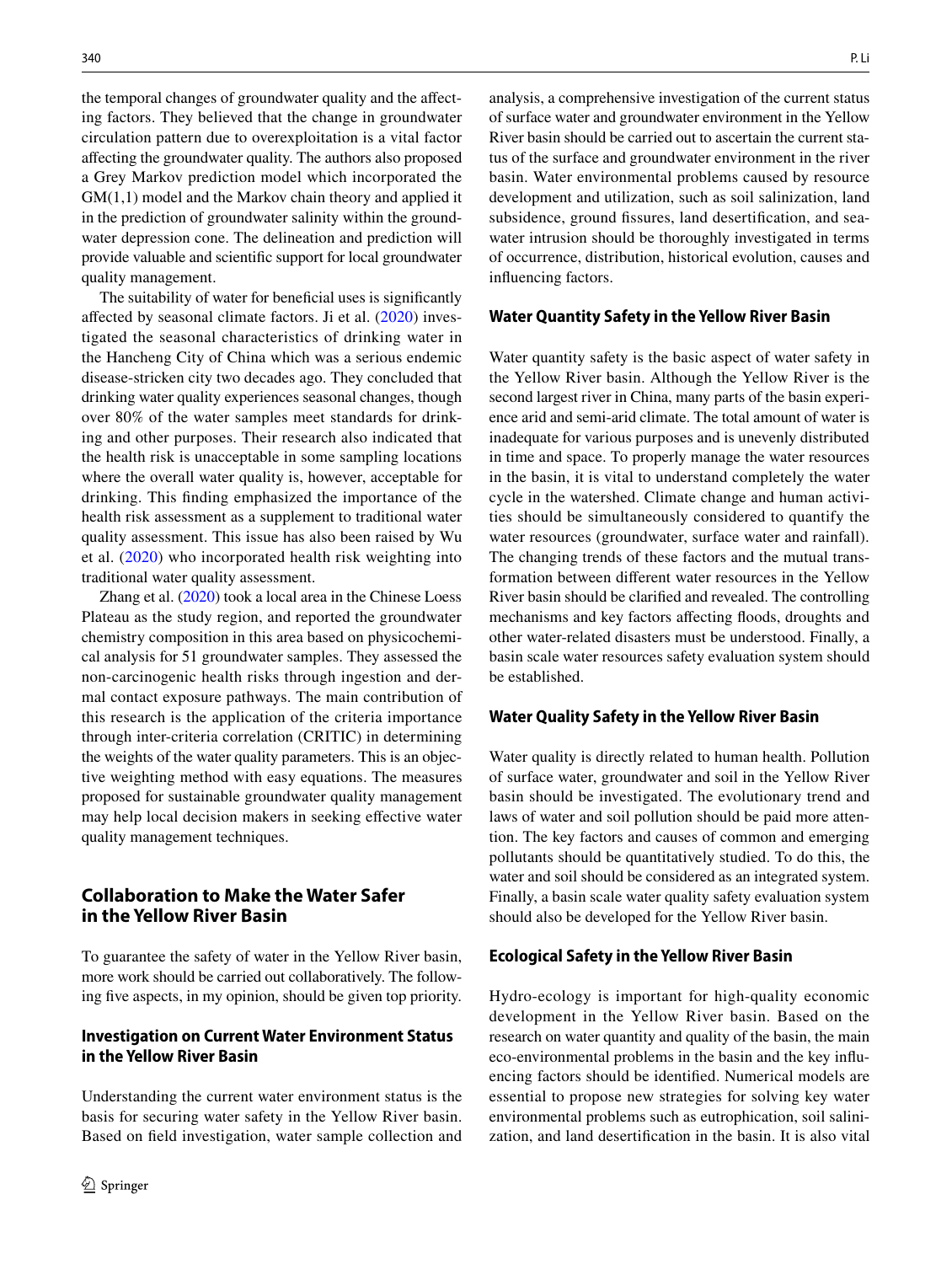to carry out research on hydro-biogeochemical processes of aquatic ecological evolution, and to develop new technologies for the prevention and control of adverse ecological and environmental impacts.

## **Synergetic Development of Water Safety and High‑Quality Economy in the Yellow River Basin**

General and specifc indicators of the basin scale water safety evaluation system should correspond to the goal of ensuring sustainable high-quality basin development. Based on the comprehensive water safety evaluation, a basin scale water safety early warning system which considers natural environmental change and anthropogenic impacts should be set up. This early warning system should consider the economic and social development goals, and should be set up based on solid scientifc research.

## **Final Remarks**

The year 2020 is difficult to the world, as recent outbreak of the novel coronavirus pandemic (COVID-19) strikes almost every country of the world. During the urgent and unprecedented period, most of people stay at home, mourning each death and praying for normal life to come. During this period, I think deeply about what and how hydrogeologists and environmentalists can do to guarantee a safer environment, especially a safer water environment for the world. Learnt from the experience of doctors and governments in combating the COVID-19, I should say collaboration of research from the deep heart of every hydrogeologist and environmentalist may be a promising way. For example, by collaborative research researchers at Cranfeld University have found that wastewater testing can be used to estimate the spread of the novel coronavirus more accurately than reagent testing (Cranfeld University [2020\)](#page-4-10). A new wastewaterbased epidemiology (WBE) method for detecting the novel coronavirus is being developed. This method can efectively and quickly predict the possibility of potential novel coronaviruses spread by identifying biomarkers from the feces and urine of disease carriers entering the drainage system (Mao et al. [2020](#page-5-21)). The world needs collaboration to become better and the hydrogeologists need collaboration to make water safer. There are so many challenges in the water community, all of which cannot be solved by a single person. Only collaboration can fnally fnd ways to overcome these challenges.

**Acknowledgements** I am highly grateful for the support rendered by the Editor in Chief, Prof. Andrew Meharg who helped me and answered all my questions in a timely manner. As I said many times, the entire editorial team of Exposure and Health is an efficient and outstanding team, thanks to which the special issue can be published on time. The reviewers are critical elements for the successful release of the special issue. Their voluntary but excellent work is sincerely acknowledged. Prof. Wanfang Zhou from the ZeoEnvironmental, USA is acknowledged for his editorial editing on the early version of the manuscript. Finally, fnancial support has been received from the National Natural Science Foundation of China (41761144059), the Fundamental Research Funds for the Central Universities of CHD (300102299301), the Fok Ying Tong Education Foundation (161098), the China Postdoctoral Science Foundation (2015M580804, 2016M590911, 2016T090878 and 2017T100719), the Shaanxi Postdoctoral Science Foundation (2015BSHTDZZ09 and 2016BSHTDZZ03) and the Ten Thousand Talent Program (W03070125), which should be acknowledged.

#### **Compliance with Ethical Standards**

**Conflict of interest** The author declares that they have no confict of interest.

# **References**

- <span id="page-4-0"></span>Chellaney B (2013) Water, peace, and war: confronting the global water crisis. Rowman & Littlefeld Publishers, Lanham, p 400
- <span id="page-4-10"></span>Cranfeld University (2020) Wastewater test could provide early warning of COVID-19. Available at [https://www.cranfield.ac.uk/press/](https://www.cranfield.ac.uk/press/news-2020/wastewater-test-could-provide-early-warning-of-covid-19) [news-2020/wastewater-test-could-provide-early-warning-of-covid](https://www.cranfield.ac.uk/press/news-2020/wastewater-test-could-provide-early-warning-of-covid-19) [-19](https://www.cranfield.ac.uk/press/news-2020/wastewater-test-could-provide-early-warning-of-covid-19) (accessed 11 Apr 2020)
- <span id="page-4-7"></span>Duan L, Wang W, Sun Y, Zhang C, Sun Y (2020) Hydrogeochemical characteristics and health efects of iodine in groundwater in Wei River Basin. Expo Health. [https://doi.org/10.1007/s12403-020-](https://doi.org/10.1007/s12403-020-00348-7) [00348-7](https://doi.org/10.1007/s12403-020-00348-7)
- <span id="page-4-1"></span>Han D, Currell MJ, Cao G (2016) Deep challenges for China's war on water pollution. Environ Pollut 218:1222–1233. [https://doi.](https://doi.org/10.1016/j.envpol.2016.08.078) [org/10.1016/j.envpol.2016.08.078](https://doi.org/10.1016/j.envpol.2016.08.078)
- <span id="page-4-2"></span>He S, Wu J (2019a) Hydrogeochemical characteristics, groundwater quality and health risks from hexavalent chromium and nitrate in groundwater of Huanhe Formation in Wuqi County, northwest China. Expo Health 11(2):125–137. [https://doi.org/10.1007/s1240](https://doi.org/10.1007/s12403-018-0289-7) [3-018-0289-7](https://doi.org/10.1007/s12403-018-0289-7)
- <span id="page-4-3"></span>He S, Wu J (2019b) Relationships of groundwater quality and associated health risks with land use/land cover patterns: a case study in a loess area, northwest China. Hum Ecol Risk Assess 25(1– 2):354–373.<https://doi.org/10.1080/10807039.2019.1570463>
- <span id="page-4-8"></span>He X, Li P (2020) Surface water pollution in the middle Chinese Loess Plateau with special focus on hexavalent chromium  $(Cr^{6+})$ : occurrence, sources and health risks. Expo Health. [https://doi.](https://doi.org/10.1007/s12403-020-00344-x) [org/10.1007/s12403-020-00344-x](https://doi.org/10.1007/s12403-020-00344-x)
- <span id="page-4-4"></span>He X, Wu J, He S (2019) Hydrochemical characteristics and quality evaluation of groundwater in terms of health risks in Luohe aquifer in Wuqi County of the Chinese Loess Plateau, northwest China. Hum Ecol Risk Assess 25(1–2):32–51. [https://doi.](https://doi.org/10.1080/10807039.2018.1531693) [org/10.1080/10807039.2018.1531693](https://doi.org/10.1080/10807039.2018.1531693)
- <span id="page-4-6"></span>He X, Li P, Ji Y, Wang Y, Su Z, Elumalai V (2020) Groundwater arsenic and fuoride and associated arsenicosis and fuorosis in China: occurrence, distribution and management. Expo Health. [https://](https://doi.org/10.1007/s12403-020-00347-8) [doi.org/10.1007/s12403-020-00347-8](https://doi.org/10.1007/s12403-020-00347-8)
- <span id="page-4-9"></span>Ji Y, Wu J, Wang Y, Elumalai V, Subramani T (2020) Seasonal variation of drinking water quality and human health risk assessment in Hancheng City of Guanzhong Plain China. Expo Health. [https](https://doi.org/10.1007/s12403-020-00357-6) [://doi.org/10.1007/s12403-020-00357-6](https://doi.org/10.1007/s12403-020-00357-6)
- <span id="page-4-5"></span>Li P, Qian H (2018) Water in Loess. In: Meyers RA (ed) Encyclopedia of sustainability science and technology. Springer, New York, pp 1–17. [https://doi.org/10.1007/978-1-4939-2493-6\\_968-1](https://doi.org/10.1007/978-1-4939-2493-6_968-1)